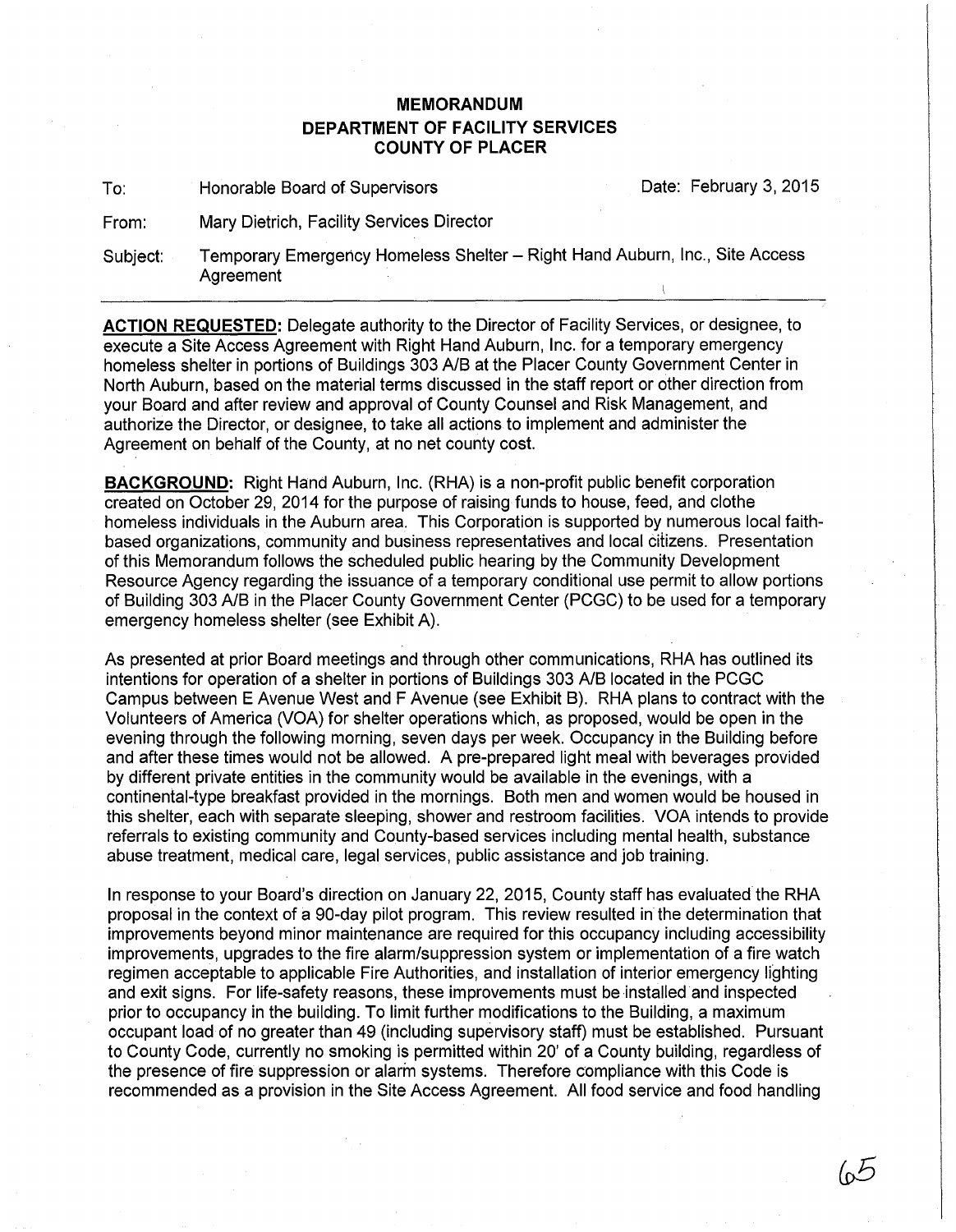operations must comply with the requirements of the California Health and Safety Code, thus a provision restricting the storage of prepared or cooked food on site is necessary. To minimize loitering before the shelter opens, staff supports provisions that would allow the shelter to be set up for readiness as early as  $4:00$  p.m. with the provision for closure by  $8:00$  a.m.

In order to allow RHA to utilize the County-owned facilities for sheltering the homeless, a contractual arrangement must be executed to establish the rights and responsibilities for such use. Staff has determined that the proper instrument to allow for a temporary emergency homeless shelter is a Site Access Agreement. With your Board's approval, this document will provide for a temporary personal property license for the intended use as defined in the Agreement and would incorporate all operational provisions associated with this use. Pursuant to staff's evaluation of the RHA proposal and internal recommendations, a proposed Site Access Agreement, available for review at the Clerk of the Board in advance of this meeting, has been prepared. As drafted, the Agreement includes the following material provisions:

- 1. Standard levels of insurance and indemnity to the County from RHA and its operator.
- 2. Confirmation of corporate authority of the RHA and its operator to enter into the Site Access Agreement.
- 3. Compliance with State law including building and environmental health regulations, and compliance with applicable zoning and land use requirements.
- 4. Establishment of a term to allow for preparation of the Building prior to occupancy of approximately 45 days.
- 5. Term for shelter use of the Building to be 90 days following completion and inspection of required improvements for the shelter.
- 6. RHA payment of costs for all improvements to the Building and exterior areas that are subject to the Agreement.
- 7. Compliance with laws regarding entities and individuals performing construction improvements.
- 8. Payment to County for utilities (water, sewer, electricity, gas, etc.) associated with use of the Building.
- 9. RHA to provide waste disposal services at its sole expense.
- 10. Temporary, less than 24-hour occupancy.
- 11. Hours of operator access from 4:00 p.m. to 8:00 a.m.
- 12. Maximum occupant load no greater than 49 (including supervisory staff) consistent with building code requirements.
- 13. Staff presence during all hours of operation.
- 14. Compliance with required fire suppression requirements, or presence of staff at all times of occupancy for fire-watch duties pursuant to Cal-Fire requirements, as determined by the Building 'Official.
- 15. Compliance with applicable State Penal Code provisions regarding sex offenders.
- 16. With the exception of services animals, pets within the building shall. be prohibited. Animals may be kenneled in the exterior courtyard adjacent to the Buildings.
- 17. Prohibition on cooking and medical type facilities in the Building.

6b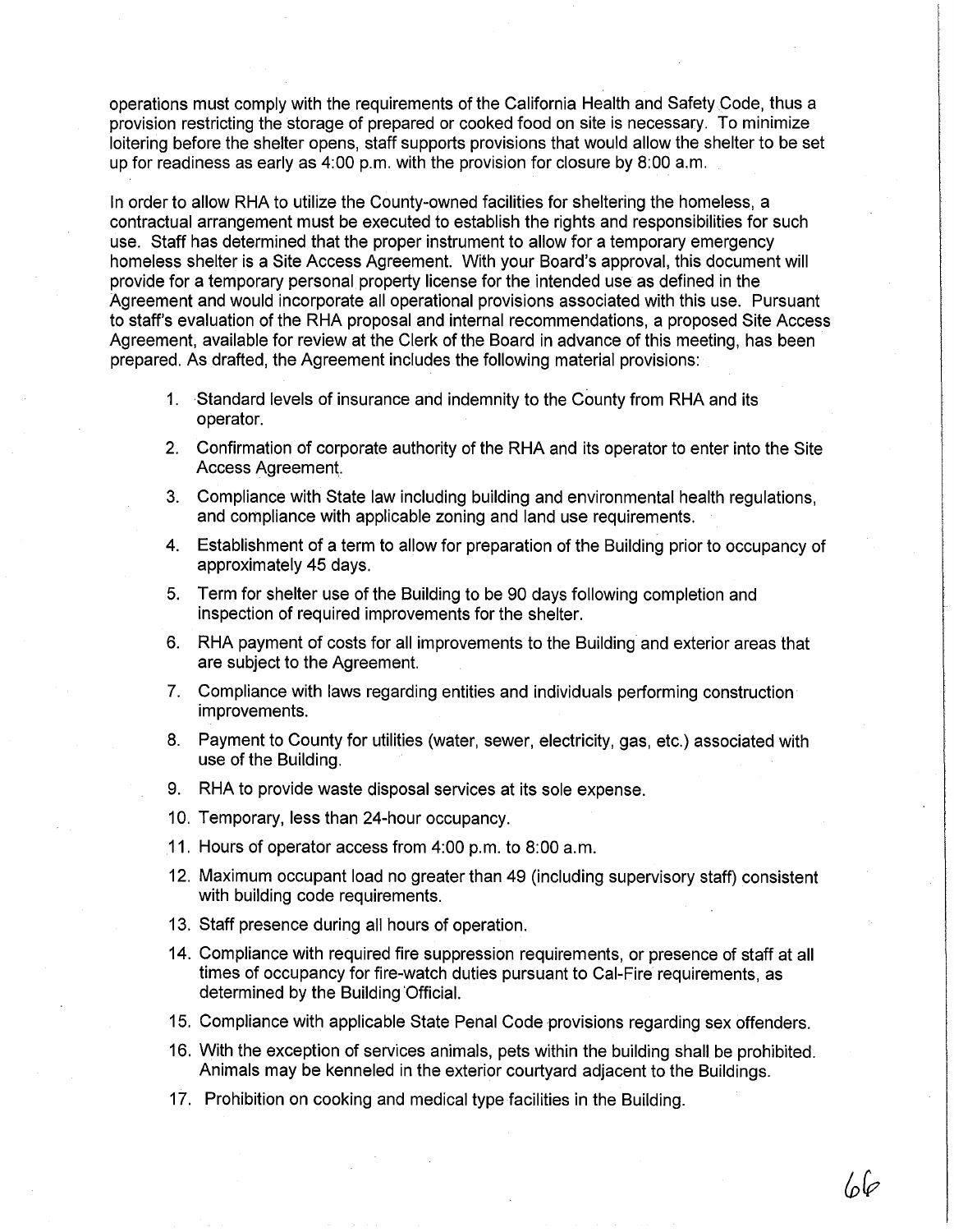- 18. Compliance with California Health and Safety Codes for food service and handling operations.
- 19. Compliance with the Temporary Conditional Use Permit, if issued by your Board.

In order to proceed with this Agreement, staff seeks your Board's approval to delegate authority to the Director of Facility Services, or designee, to finalize the Agreement incorporating any items directed by your Board and in conformity with the Temporary Conditional Use Permit, if issued, and to execute the Agreement after review and approval by County Counsel and Risk Management, and execution by RHA.

**ENVIRONMENTAL CLEARANCE:** Your Board's action related to this item is exempt from the California Environmental Quality Act pursuant to Section 15301 - Existing Facilities which allows for minor alterations of existing public facilities involving negligible or no expansion of use.

**FISCAL IMPACT:** As drafted, the Site Access Agreement would result in no cost to the County. Improvements that are needed for this occupancy would be at the expense of RHA. The Agreement will establish procedures for expected expenses related to consumption of utilities that at this time are not separately metered. Other expenses that might result in the form of services to the homeless are already budgeted by the Department of Health and Human Services.

ATTACHMENTS: EXHIBIT A- VICINITY MAP EXHIBIT B- SITE LOCATION MAP

CC: COUNTY EXECUTIVE OFFICE COUNTY COUNSEL COMMUNITY DEVELOPMENT RESOURCE AGENCY HEALTH AND HUMAN SERVICES

MD/CM T:\FAC\BOS MEMO 2015\TEMPORARY EMERGENCY SHELTER SITE ACCESS AGREEMENT.DOCX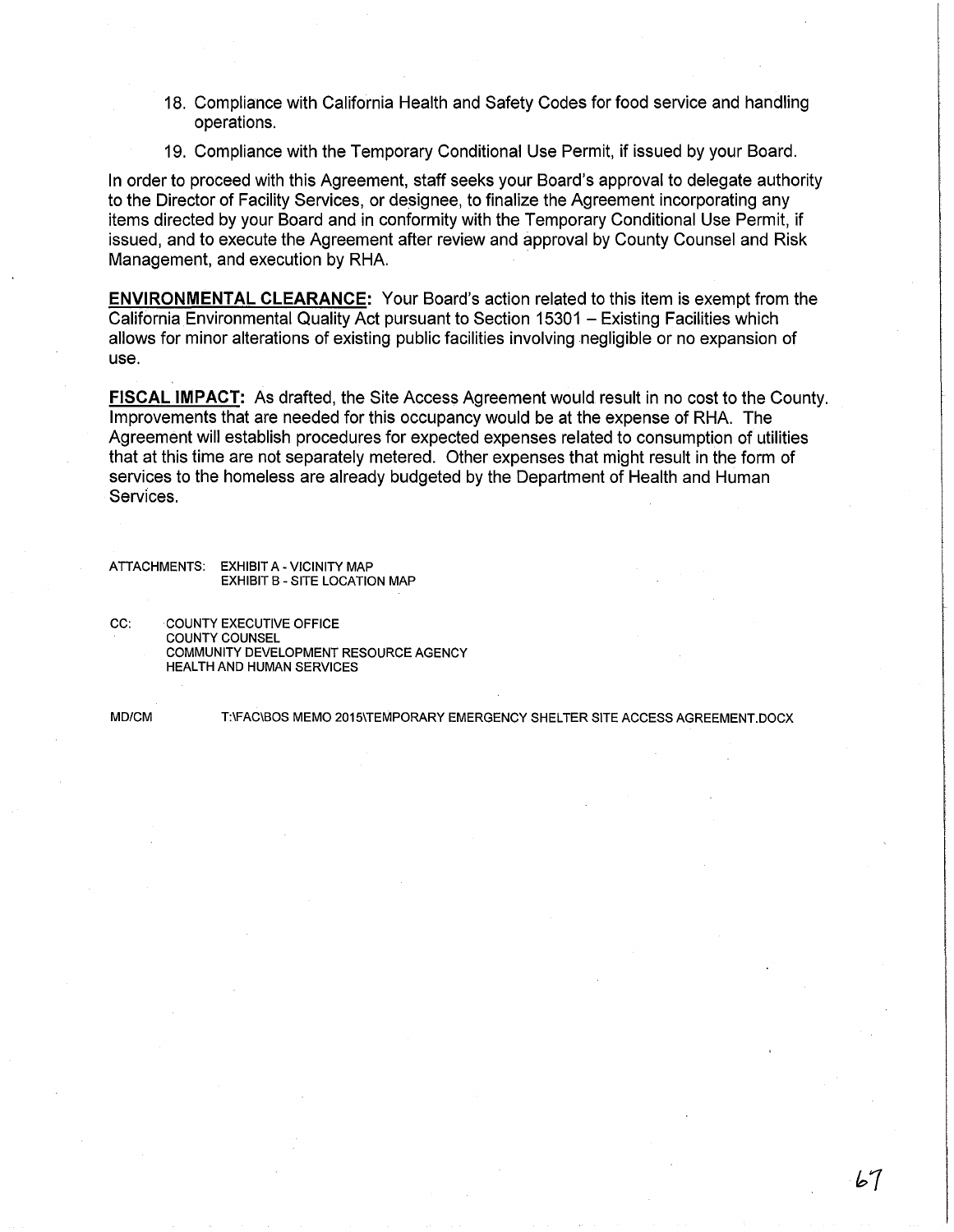EXHIBIT A

VICINITY MAP



68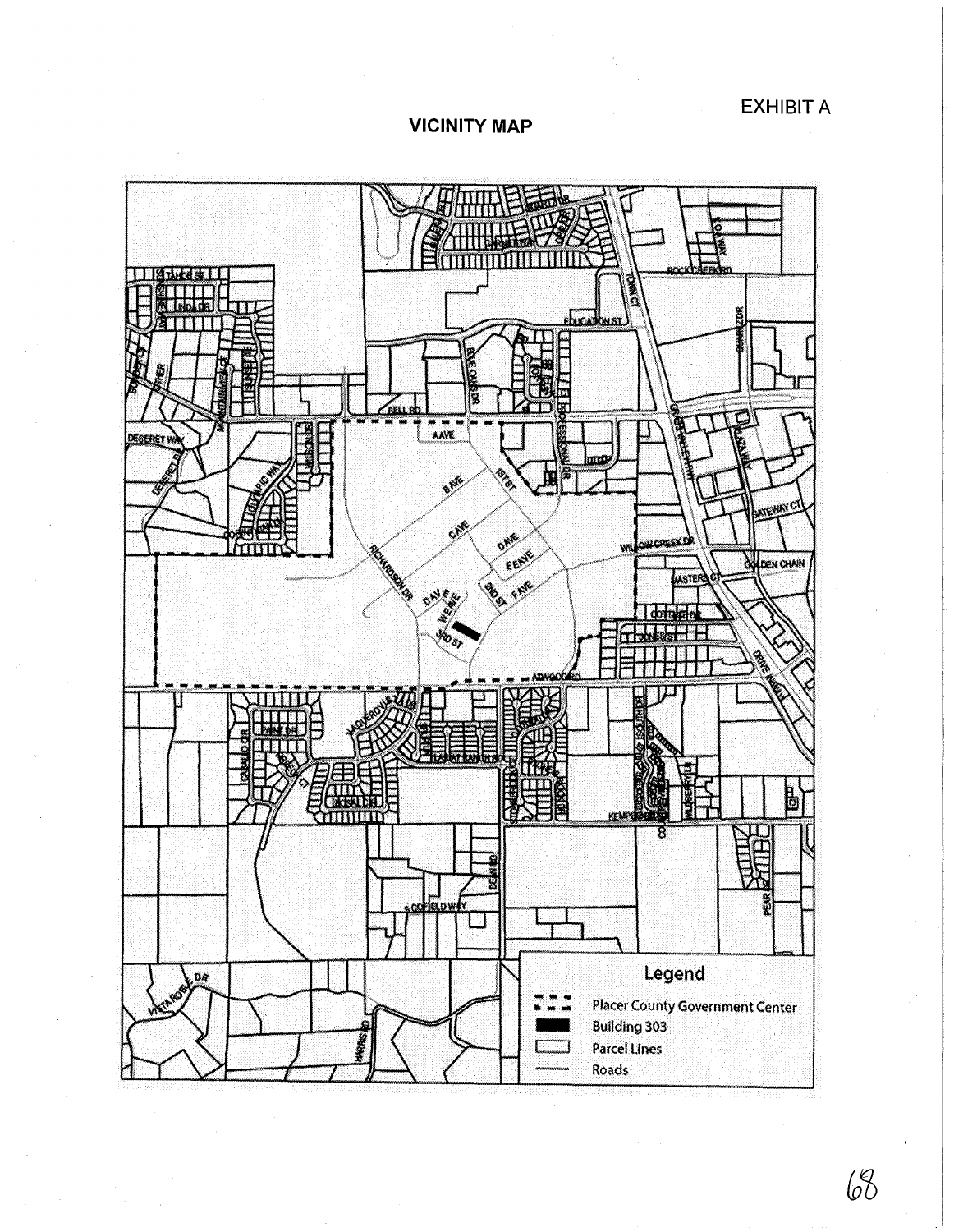EXHIBIT B

SITE LOCATION MAP Ø. 덓 **BE** រ៊ុំម៉ وَبِم  $\overline{\mathbf{z}}$ **SSS**  $\circ$ **A**<br>Building<br>Dinibility  $\widehat{\mathbin{\vartheta}}$  $rac{1}{2}$ **CONSTRUCTION** Ş  $\overline{\mathbb{S}}$ o.



 $69$